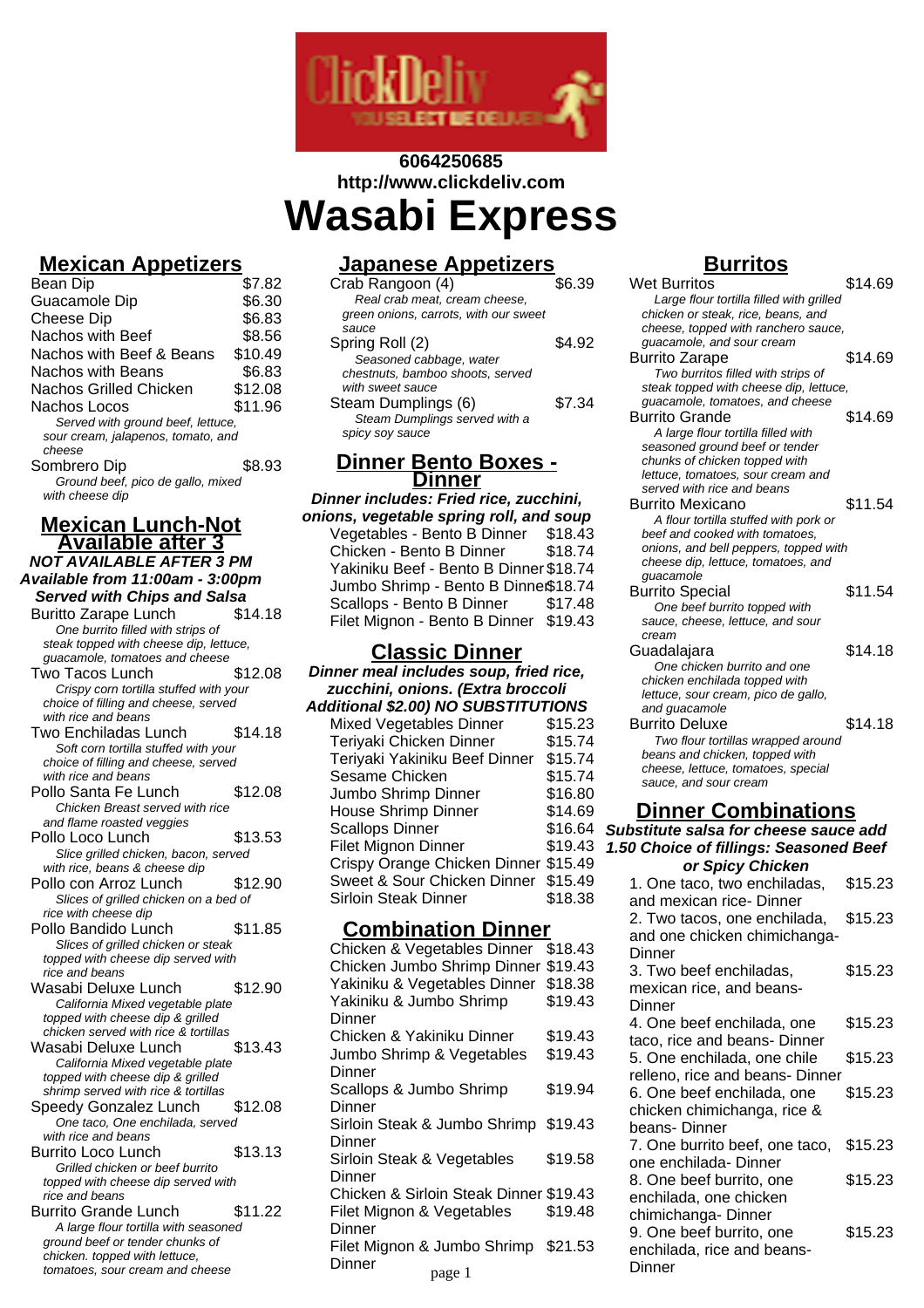and served with rice and beans Taco Salad Lunch \$11.03 A crisp flour tortilla with melted cheese sauce, topped with seasoned ground beef or shredded chicken,

tomatoes cheese and sour cream Quesadilla Grande Lunch \$14.18 Grilled chicken or steak quesadilla topped with cheese dip served with rice and beans

Chimichanga Lunch \$15.23 Flour tortilla stuffed with your choice of chunks of beef or spicy chicken deep-fried to a golden brown and topped with cheese sauce, lettuce sour cream, guacamole and pico de gallo, served with rice and beans

Taquitos Mexicanos Lunch \$14.18 Two corn tortillas wrapped around your favorite filling and deep-fried to a golden brown, topped with lettuce, tomatoes, guacamole and sour cream, served with rice and beans

- 3 Amigos Lunch \$13.13 6 inch chicken chimichanga 6 inch ground beef burrito and cheese quesadilla with lettuce, sour cream, and pico d gallo
- Special Lunch No.1 \$11.03 Chile relleno, taco, beans and guacamole salad
- Special Lunch No. 2 \$13.13 Burrito, Mexican rice, and refried beans
- Special Lunch No. 3 \$14.18 Bean burrito, cheese enchilada, and mexican rice

#### **Lunch Fajitas -Not Available after 3 NOT AVAILABLE AFTER 3 PM**

Fajita Chimichanga Lunch \$15.23 Your choice of wood-grilled marinated fajita steak or chicken with cheese sauce. served with rice, beans, pico de gallo, sour cream guacamole and lettuce Fajita Tacos Lunch \$14.18 Two soft tacos, beef, or chicken, with lettuce, onions, bell peppers, tomato, sour cream, cheese, served with rice and beans Fajita Nachos Lunch \$14.33 Chicken or beef, onions, tomatoes, bell peppers, and cheese, served with rice and beans Fajita Lunch \$15.23 We use our special recipe to cook tender strips of 6oz marinated chicken breast or beef skirt steak served with saut ed onions and bell peppers, garnished with lettuce, guacamole, sour cream, pico de gallo, and corn or flour tortillas, served with rice and beans Fajita Taco Salad Lunch \$13.39 A crispy flour tortilla with your choice of grilled chicken or sliced beef, cooked with bell peppers, onions, and tomatoes, served with lettuce, cheese and sour cream Fajita Quesadilla Rellena Lun&12.34 Chicken, beef, or mixed, cooked with saut ed onions, bell peppers, and tomatoes, served with rice and beans

## **Street Tacos**

**Soft corn tortilla with just the meat, some cilantro, a diced onions, lime, salsa roja y verde** Asada (Steak) Street Taco \$4.88

| Scallop & Filet Mignon Dinner \$21.79 |         |
|---------------------------------------|---------|
| Chicken & Filet Mignon Dinner \$21.53 |         |
| Trio Combo (Beef, Chicken,            | \$22.05 |
| and Jumbo Shrimp) Dinner              |         |
| Scallops & Chicken Dinner             | \$20.48 |
|                                       |         |

## **Lo Mein - Dinner**

| Vegetables Lo Mein - Dinner | \$14.44 |
|-----------------------------|---------|
| Chicken or Beef Lo Mein -   | \$14.12 |
| Dinner                      |         |
| Shrimp Lo Mein - Dinner     | \$14.44 |
| Combo Lo Mein - Dinner      | \$14.44 |
| Plain Lo Mein Side - Dinner | \$8.03  |

| <u>Fajitas</u>                                                            |         |
|---------------------------------------------------------------------------|---------|
| Fajitas Single                                                            | \$17.33 |
| We use our special recipe to cook                                         |         |
| tender strips of 6oz of marinated<br>chicken breast or beef skirt steak   |         |
| served with sauteed onions and bell                                       |         |
| peppers, garnished with lettuce,                                          |         |
| guacamole, sour cream, pico de                                            |         |
| gallo, and corn or flour tortillas served<br>with rice and beans          |         |
| Faiitas Double                                                            | \$32.03 |
| We use our special recipe to cook                                         |         |
| tender strips of 6oz of marinated                                         |         |
| chicken breast or beef skirt steak                                        |         |
| served with sauteed onions and bell<br>peppers, garnished with lettuce,   |         |
| guacamole, sour cream, pico de                                            |         |
| gallo, and corn or flour tortillas served                                 |         |
| with rice and beans                                                       |         |
| Fajita Jalisco                                                            | \$20.48 |
| Marinated, tender strips of beef,<br>chicken and shrimp, cooked with      |         |
| sauteed onions, bell peppers and                                          |         |
| tomatoes, served with beans, rice,                                        |         |
| salad and flour tortillas                                                 |         |
| Fajita Beef Nachos                                                        | \$14.18 |
| Beef topped with sauteed onions,<br>tomatoes, bell peppers and cheese     |         |
| dip                                                                       |         |
| Fajita Chicken Nachos                                                     | \$14.18 |
| Chicken topped with sauteed                                               |         |
| onions, tomatoes, bell peppers and                                        |         |
| cheese dip<br>Fajita Mixed Nachos (Beef &                                 | \$14.18 |
| Chicken)                                                                  |         |
| Mixed (Beef & Chicken) topped                                             |         |
| with sauteed onions, tomatoes, bell                                       |         |
| peppers and cheese dip                                                    |         |
| Fajita Grilled Steak Burrito                                              | \$14.18 |
| 12" flour tortilla filled with cooked                                     |         |
| onion, tomatoes, green peppers,<br>grilled steak garnished with pico de   |         |
| gallo, sour cream, and guacamole,                                         |         |
| served with rice and beans                                                |         |
| Fajita Burrito                                                            | \$14.18 |
| 12 flour tortilla filled with cooked                                      |         |
| onion, tomatoes, green peppers, and<br>your choice of grilled steak or    |         |
| chicken, garnished with pico de gallo,                                    |         |
| sour cream, and guacamole, served                                         |         |
| with rice and beans                                                       |         |
| <b>Taco Salad Grilled Chicken</b>                                         | \$13.65 |
| Fajita                                                                    |         |
| A crispy flour tortilla with grilled<br>chicken cooked with bell peppers, |         |
| onions, tomatoes, and served with                                         |         |
| lettuce, cheese, and sour cream                                           |         |
| Taco Salad Sliced Beef Fajita                                             | \$13.65 |
| A crispy flour tortilla with sliced<br>beef cooked with bell peppers,     |         |
| onions, tomatoes, and served with                                         |         |
| lettuce, cheese, and sour cream                                           |         |
| Fajita Hawaiiana                                                          | \$19.43 |
| Marinated, tender strips of beef,                                         |         |
| chicken, and shrimp and chorizo,<br>cooked with sauteed onions, hell      |         |

peppers, tomatoes, served with beans, rice, salad, and flour tortilla<br>page 2

10. One taco, one beef burrito, \$15.23 rice and beans- Dinner

## **De la Parilla**

| De la Parli                                                                                   |                  |
|-----------------------------------------------------------------------------------------------|------------------|
| Carne Asada con Camaron<br>Grilled sliced steak served with<br>three jumbo shrimp accompanied | \$19.43          |
| with rice, beans, tomatoes, onions,                                                           |                  |
| and guacamole<br>Carne Asada Regular                                                          | \$17.85          |
| Grilled sliced steak accompanied                                                              |                  |
| with rice, beans, tomatoes, onions,<br>and guacamole                                          |                  |
| Tacos de Carne Asada                                                                          | \$14.18          |
| Three flour tortillas stuffed with                                                            |                  |
| sliced steak, pico de gallo, hot sauce,<br>and beans                                          |                  |
| Pollo Monterrey                                                                               | \$17.33          |
| A tender and juicy boneless<br>chicken breast delicately seasoned                             |                  |
| with fresh marinade sauce, grilled to                                                         |                  |
| perfection and topped with saut ed<br>onions, mushrooms, tomatoes, bell                       |                  |
| peppers, and jack cheese, served<br>with rice, beans, and choice of corn                      |                  |
| or flour tortillas                                                                            |                  |
| Pollo a la Parrilla                                                                           | \$16.80          |
| Grilled chicken breast topped with<br>cheese dip, served with rice, beans,                    |                  |
| pico de gallo, and flour tortillas                                                            |                  |
| Pollo Bandido<br>Slices of grilled chicken or steak                                           | \$14.18          |
| topped with cheese dip served with                                                            |                  |
| rice and beans<br>Pollo Con Arroz                                                             | \$14.18          |
| Slices of grilled chicken on a bed of                                                         |                  |
| rice with cheese dip<br>Pollo Loco                                                            | \$15.23          |
| Slices of grilled chicken, bacon                                                              |                  |
| served with rice, beans and cheese<br>dip                                                     |                  |
| Pollo Cancun                                                                                  | \$16.28          |
| Chicken breast, shrimp topped with<br>pico de gallo & chicken enchilada                       |                  |
| with cheese dip, served with rice                                                             |                  |
| Cielo, Mary Tierra                                                                            | \$18.38          |
| Grilled sliced steak, grilled chicken<br>breast, four shrimp bathed in                        |                  |
| ranchero sauce served with rice and<br>beans                                                  |                  |
|                                                                                               |                  |
| A La Carte                                                                                    |                  |
| Corn or Flour Tortilla<br>Extra Cheese on top or side                                         | \$1.84<br>\$5.25 |
| Side Slices Avocado                                                                           | \$4.20           |
|                                                                                               |                  |
| Chile Relleno                                                                                 | \$4.20           |
| Side of pickled Jalapeno                                                                      | \$2.89           |
| <b>Beef Taco</b>                                                                              | \$2.89           |
| Chicken Taco                                                                                  | \$2.89           |
| Shrimp Taco<br><b>Grilled Chicken Burrito</b>                                                 | \$4.73<br>\$7.09 |
| Fajita Salad                                                                                  | \$6.83           |
| Salsa 8oz                                                                                     | \$2.09           |
| Side of Mexican rice                                                                          | \$3.15           |
| Fajita Taco<br>Chimichanga fajita                                                             | \$3.68<br>\$8.93 |
| Chimichanga (grilled chicken)                                                                 | \$8.93           |
| Chimichanga (grilled steak)                                                                   | \$8.93           |
| Quesadilla (grilled chicken)                                                                  | \$7.88           |
| Quesadilla (grilled steak)<br><b>Cheese Quesadilla</b>                                        | \$7.88<br>\$4.20 |
| Enchilada (beef)<br>Enchilada (chicken)                                                       | \$3.15<br>\$3.15 |

Cheese Enchilada  $$3.15$ <br>Side of Grilled Chicken  $$7.88$ 

Side order of Beans \$3.15 Page 2 Chips & salsa \$4.20

\$6.30

Side of Grilled Chicken Order of Grilled Chicken (with

cheese dip)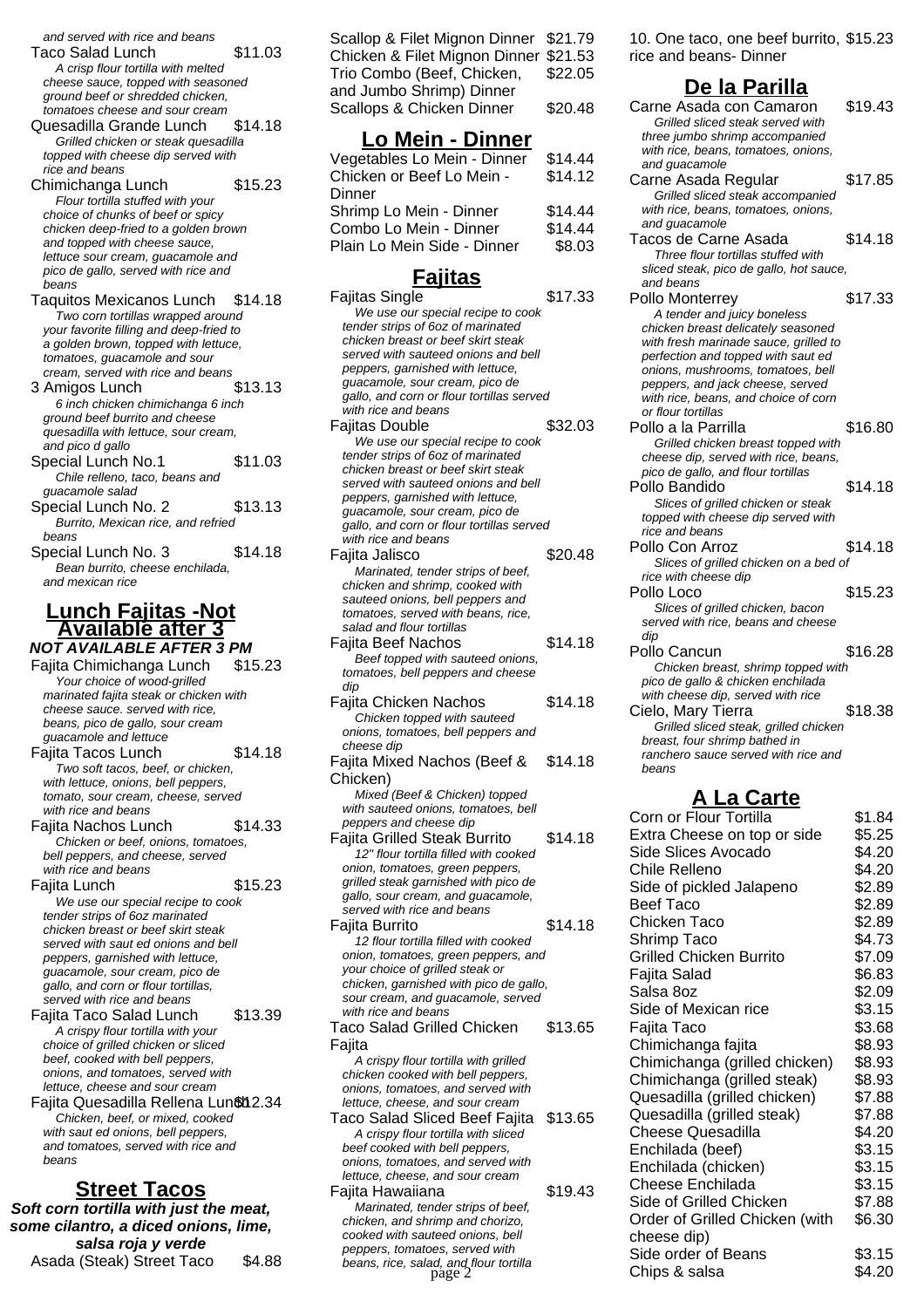Carnitas (Pork) Street Taco \$4.88 Chorizo (Mexican Sausage) Street Taco \$4.88

#### **Japanese Lunch -Not Available after 3**

**NOT AVAILABLE AFTER 3 PM Served with soup and fried rice or steamed**

| rice and carrots.                    |         |  |
|--------------------------------------|---------|--|
| Mixed Vegetables Lunch               | \$11.22 |  |
| Teriyaki Chicken Lunch               | \$14.58 |  |
| Teriyaki Yakiniku Beef Lunch \$14.16 |         |  |
| Jumbo Shrimp Lunch                   | \$14.69 |  |
| House Shrimp Lunch                   | \$14.16 |  |
| Sea Scallops Lunch                   | \$14.69 |  |
| <b>Sirloin Steak Lunch</b>           | \$15.17 |  |
| Filet Mignon Lunch                   | \$16.43 |  |
| Crispy Orange Chicken Lunch\$14.69   |         |  |
| Sweet & Sour Chicken Lunch \$14.23   |         |  |
| Sesame Chicken                       | \$14.23 |  |

#### **Lunch Bento Boxes -Not Available after 3**

**NOT AVAILABLE AFTER 3 PM Lunch includes: California Roll (4pc.), fried rice, sweet carrots, and soup SUNDAY IS DINNER PRICE**

Vegetables - BENTO B Lunch\$14.18 Chicken - BENTO B Lunch \$15.23 Yakiniku Beef - BENTO B Lun \$15.23 Jumbo Shrimp - BENTO B **Lunch** \$16.28

Scallops - BENTO B Lunch \$16.28 Filet Mignon - BENTO B Lunc®19.94

#### **Lo Mein Lunch-Not Available after 3**

Vegetables Lo Mein - Lunch \$10.71 Chicken or Beef Lo Mein - Lunch \$12.34 Shrimp Lo Mein - Lunch \$12.34 Combo Lo Mein - Lunch \$13.91 Plain Lo Mein Side - Lunch \$8.14

### **Combination Lunch-Not Available after 3**

**NOT AVAILABLE AFTER 3 PM Combination Lunch includes Soup**

Chicken & Vegetables Combi \$15.32 Lunch Chicken & Jumbo Shrimp Combo Lunch \$15.74 Yakiniku & Vegetables Combi \$15.74 Lunch Yakiniku & Jumbo Shrimp Lunch \$15.74 Yakiniku & Chicken Lunch \$15.74

- Jumbo Shrimp & Vegetables \$15.74 Lunch Scallops & Chicken Lunch \$15.74 Scallops & Yakiniku Lunch \$15.74 Scallops & Vegetables Lunch\$15.74
- Scallops & Jumbo Shrimp Lunch \$16.79 Sirloin Steak & Chicken Luncl\$15.74

Filet Mignon & Chicken Lunch\$16.79 Filet Mignon & Jumbo Shrimp \$17.48 Lunch

| Mignon & Scallops Lunch | \$18.90 |
|-------------------------|---------|
|                         |         |

## **Especialides**

Nachos Supreme \$14.18

Beef Fajita Quesadilla Rellena \$14.18 Beef topped with sauteed onions, bell peppers, tomatoes, topped with lettuce, sour cream, and guacamole Chicken Fajita Quesadilla Rellena \$14.18 Chicken topped with sauteed onions, bell peppers, tomatoes, topped with lettuce, sour cream, and guacamole Mixed Fajita Quesadilla Rellena \$14.18 (Beef & Chicken) Mixed Beef & Chicken topped with sauteed onions, bell peppers, tomatoes, topped with lettuce, sour cream, and guacamole Beef Fajita Chimichanga \$15.23 Beef topped with sauteed onions bell peppers tomatoes, topped with lettuce, sour cream, and guacamole Chicken Fajita Chimichanga \$15.23 Chicken topped with sauteed onions bell peppers tomatoes, topped with lettuce, sour cream, and guacamole Mixed Fajita Chimichanga (Beef \$15.23 & Chicken) Mixed Beef & chicken topped with sauteed onions bell peppers tomatoes, topped with lettuce, sour cream, and guacamole Steak Fajita Tacos \$12.60 Two soft tacos with steak, lettuce, bell peppers, onions, tomatoes, sour cream, rice and beans Chicken Fajita Tacos \$12.60 Two soft tacos with chicken, lettuce, bell peppers, onions, tomatoes, sour cream, rice and beans La Mejor de la Casa -Single \$19.43 Chicken, beef, shrimp, carne asada, chorizo, beans, rice, bell peppers, onions, tomatoes, sour cream, guacamole, lettuce, and pico de gallo, rice and beans La Mejor de la Casa Double \$33.60 Chicken, beef, shrimp, carne asada, chorizo, beans, rice, bell peppers, onions, tomatoes, sour cream, guacamole, lettuce, and pico de gallo, rice and beans Fajita Volcan \$19.95

Ribeye steak, chicken breast, chorizo, jumbo shrimp, cactus, and queso fundido, served with a side plate of rice, beans, lettuce, guacamole, sour cream, and pico de gallo

- Fajita Pina  $$19.95$ Grilled chicken, steak, shrimp, onions, tomatoes, and bell peppers, served on a fresh pineapple with a side plate of rice, beans, lettuce, guacamole, sour cream, and pico de gallo
- Shrimp Fajita Nachos \$16.28 Fresh shrimps with onions, tomatoes, bell peppers, and cheese dip
- Wasabi Deluxe Shrimp \$16.28 A California mixed vegetables plate topped with cheese dip and fresh shrimp. Served with rice and tortillas. Fajita Shrimp Taco Salad \$16.28 A crispy flour tortilla with shrimp,

cooked with bell peppers, onions, and tomatoes, served with lettuce, cheese, and sour cream

#### **Mexican or Japanese Kids' Plate**

**Served to children under 10 year old, soft drink included**

| Side cactus              | \$5.25 |
|--------------------------|--------|
| Sour Cream               | \$2.63 |
| Verde Salsa- side        | \$4.46 |
| Pico de Gallo            | \$3.94 |
| Side of Shredded Cheese  | \$3.94 |
| Beef Burrito             | \$5.51 |
| Chicken Burrito          | \$5.51 |
| Bean Burrito             | \$4.46 |
| Burrito de Carne Asada   | \$6.30 |
| Side Chorizo             | \$5.51 |
| Side Chile Toreados      | \$3.15 |
| Side of Mexican Rice     | \$3.68 |
| Beef Taco                | \$2.89 |
| Fajita Tacos             | \$3.94 |
| Chicken Taco             | \$2.89 |
| Order of Grilled Chicken | \$7.88 |
| with cheese dip          |        |
| Shrimp Taco              | \$4.99 |
| Side order of Beans      | \$3.94 |
| Fajitas -Single          | \$6.30 |
| No sides                 |        |
| French Fries             | \$2.89 |

## **Seafood**

| Shrimp Fajitas                        | \$20.48 |
|---------------------------------------|---------|
| Fresh shrimp marinated and            |         |
| cooked with sautA©ed onions, bell     |         |
| peppers, and tomatoes, served with    |         |
| rice, beans, lettuce, guacamole, sour |         |
| cream, pico de gallo, and corn or     |         |
| flour tortillas                       |         |
| Fajitas del Mar                       | \$21.53 |
| Grilled shrimp, scallops, crab meat,  |         |
| onions, bell peppers, tomato, served  |         |
| with rice, beans, lettuce, guacamole, |         |
| sour cream and pico                   |         |
| Shrimp Chimichanga                    | \$16.96 |
| Stuffed flour tortilla with shrimp    |         |
| deep-fried to a golden brown and      |         |
| topped with cheese sauce, lettuce,    |         |
| sour cream, guacamole, and pico de    |         |
| gallo served with rice and beans      |         |
| Shrimp Camarones con Arroz \$16.79    |         |
| Grilled shrimp with squash on a       |         |
| bed of Mexican rice and cheese dip    |         |
| Shrimp Quesadilla Rellena             | \$16.79 |
| Shrimp with sauteed onions, bell      |         |
| peppers, tomatoes, and served with    |         |
| lettuce, sour cream, and guacamole    |         |
| Shrimp Camarones a la Diabla \$16.79  |         |
| Grilled shrimp cooked with spicy      |         |
| sauce and onions served with rice.    |         |
| beans and tortillas                   |         |
|                                       |         |

## **Japanese Sides**

| Side of Fried Rice Japanese | \$5.24  |
|-----------------------------|---------|
| Side of Sweet Carrots       | \$3.68  |
| Side of Zucchini/Onions     | \$4.73  |
| Side of Mushrooms           | \$4.73  |
| Side of Broccoli            | \$4.19  |
| Side of Jumbo Shrimp        | \$10.71 |
| Side of Yakiniku Beef       | \$9.19  |
| Side of Filet Mignon        | \$11.81 |
| Side of Teriyaki Chicken    | \$9.71  |
| Side of House Shrimp        | \$10.24 |
| Side of Sirloin Steak       | \$10.76 |
| Side of Vegetables Mix      | \$7.88  |
| Side of House Scallops      | \$11.29 |
| Side of Miso Soup 8oz       | \$2.89  |
| Side of Miso Soup 20oz      | \$4.20  |
|                             |         |

## **SAUCES**

| 4oz Yum Yum  | \$2.09 |
|--------------|--------|
| 20oz Yum Yum | \$6.30 |
| Sov Sauce    |        |